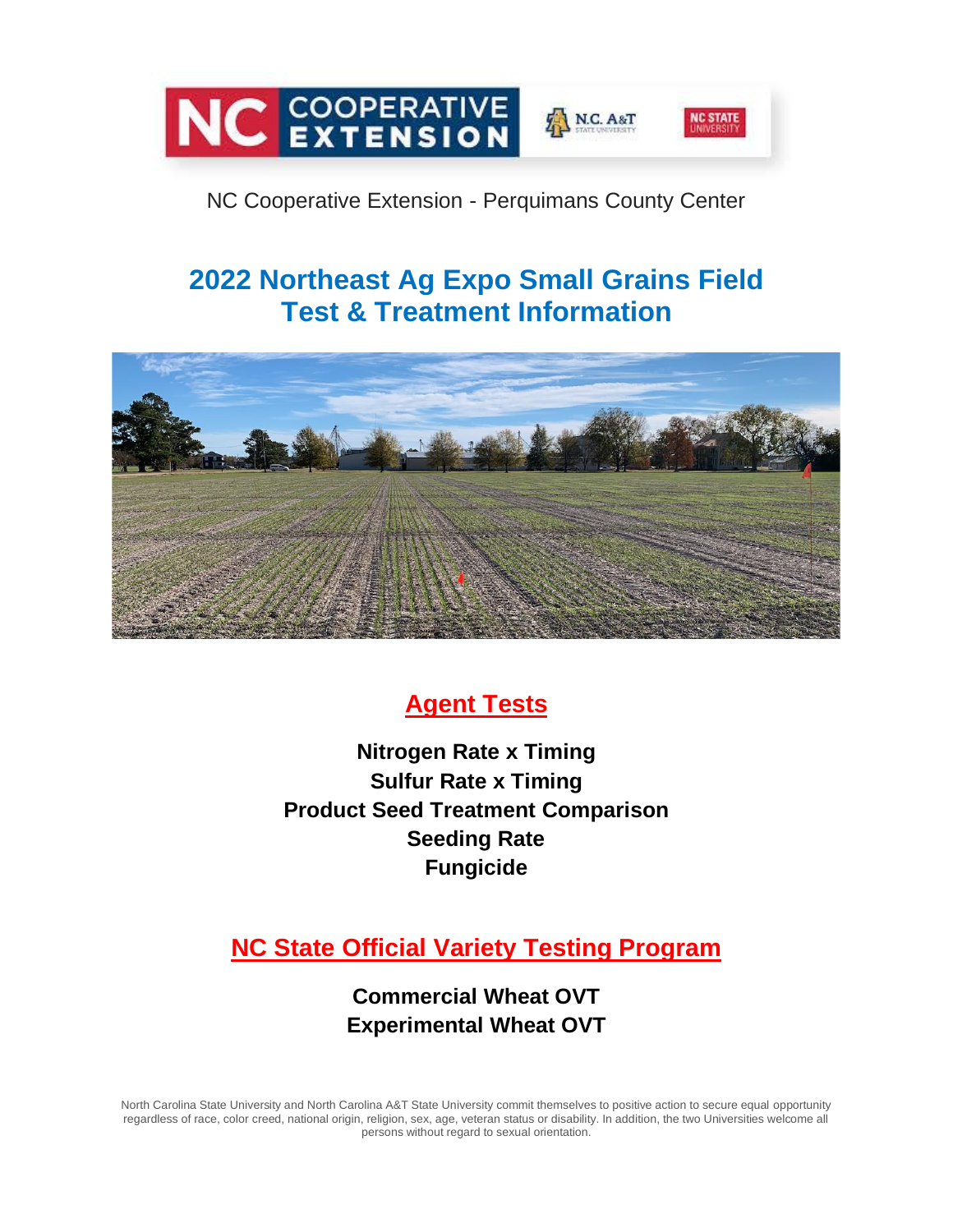## **Field Day Site Map**

**White Hat Seed Farm 102 Whitehat Rd. Hertford, NC 27944**



### **Production Information:**

Planting Date: November 9, 2021 Seeding Rate: 1.8 million/ac Soil Type: Roanoke Silt Loam Varieties Utilized: USG 3661 (Vibrance Extreme Treatment) Pioneer 26R59 & 26R45 (Untreated) Previous Crop: Soybean Pre-Plant Fertilizer: 25-60-80-(4S)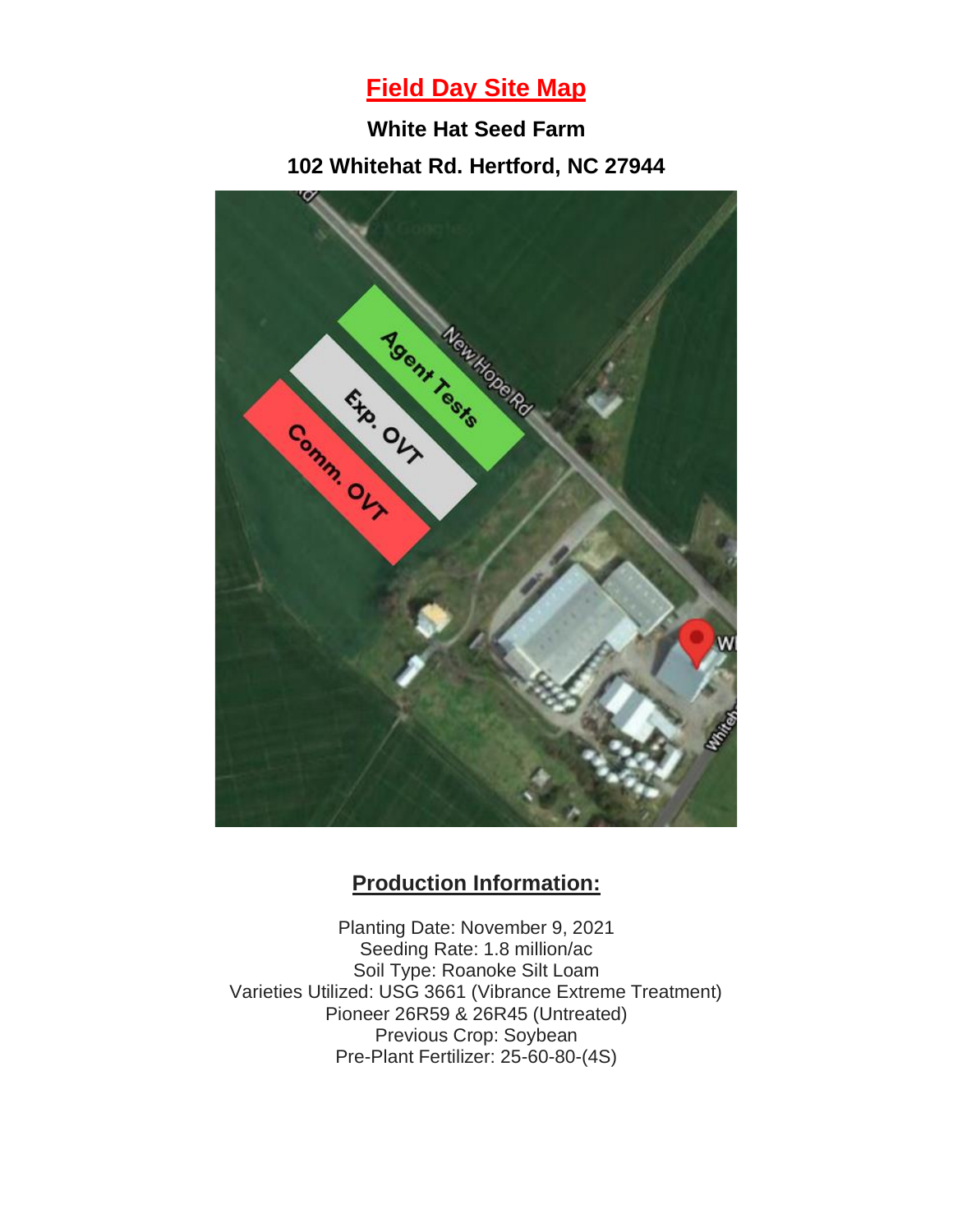### **Nitrogen Rate x Timing Test**

#### **Study Design**

Five treatments were established in a randomized complete block design. The plots were established in USG 3661 variety replicated four times. Plots measured 5 feet wide and 25 feet long. Each plot will receive 150 total units of nitrogen. Granular urea (46% N) will be utilized as the nitrogen source. GS 25 indicates main shoot + 5 tillers, GS 30 indicates jointing, and GS 37 indicated flag leaf is visible.

|              | <b>Treatment Name</b> |                 |              |              |           |
|--------------|-----------------------|-----------------|--------------|--------------|-----------|
|              |                       |                 |              |              | 5         |
| Application  | Standard              | Late            | Early        | Late         | Intensive |
| Timing       | <b>Topdress</b>       | <b>Topdress</b> | <b>Split</b> | <b>Split</b> | Managed   |
|              | Ibs N/ac              | Ibs N/ac        | Ibs N/ac     | Ibs N/ac     | Ibs N/ac  |
| Pre-Plant    | 30                    | 30              | 30           | 30           | 30        |
| <b>GS 25</b> |                       |                 | 30           |              | 30        |
| <b>GS 30</b> | 120                   |                 | 90           | 60           | 60        |
| <b>GS 37</b> |                       | 120             |              | 60           | 30        |

#### **Table 1: Nitrogen Rate x Timing Test Treatment List**

## **Sulfur Rate x Timing Test**

#### **Study Design**

Seven treatments were established in a randomized complete block design. The plots were established in USG 3661 variety replicated four times. Plots measured 5 feet wide and 25 feet long. Plots will be treated at a 1x or 2x rate (16 & 36 lbs S/ac) at pre-plant, topdress, and flag leaf growth stages. Additionally there was an untreated control that received 4 lbs of S/ac in the pre-plant fertilizer. Gypsum (19% S) was utilized as the sulfur source. Yield will be measured.

| <b>Treatment Name</b> | Pounds S/ac   | Timing       |
|-----------------------|---------------|--------------|
| Control               | 4 (pre-plant) |              |
| Pre-Plant 1x          | 16            | Pre-Plant    |
| Pre-Plant 2x          | 36            | Pre-Plant    |
| Topdress 1x           | 16            | <b>GS 30</b> |
| Topdress 2x           | 36            | <b>GS 30</b> |
| Flag Leaf 1x          | 16            | <b>GS 37</b> |
| Flag Leaf 2x          | 36            | <b>GS 37</b> |

#### **Table 2: Sulfur Rate x Timing Test Treatment List**

#### **Product Seed Treatment Test**

#### **Study Design**

Five treatments were established in a randomized complete block design. The plots were established in USG 3661 variety replicated four times. Plots measured 5 feet wide and 25 feet long. The plot seed was treated with the company treatment on the day of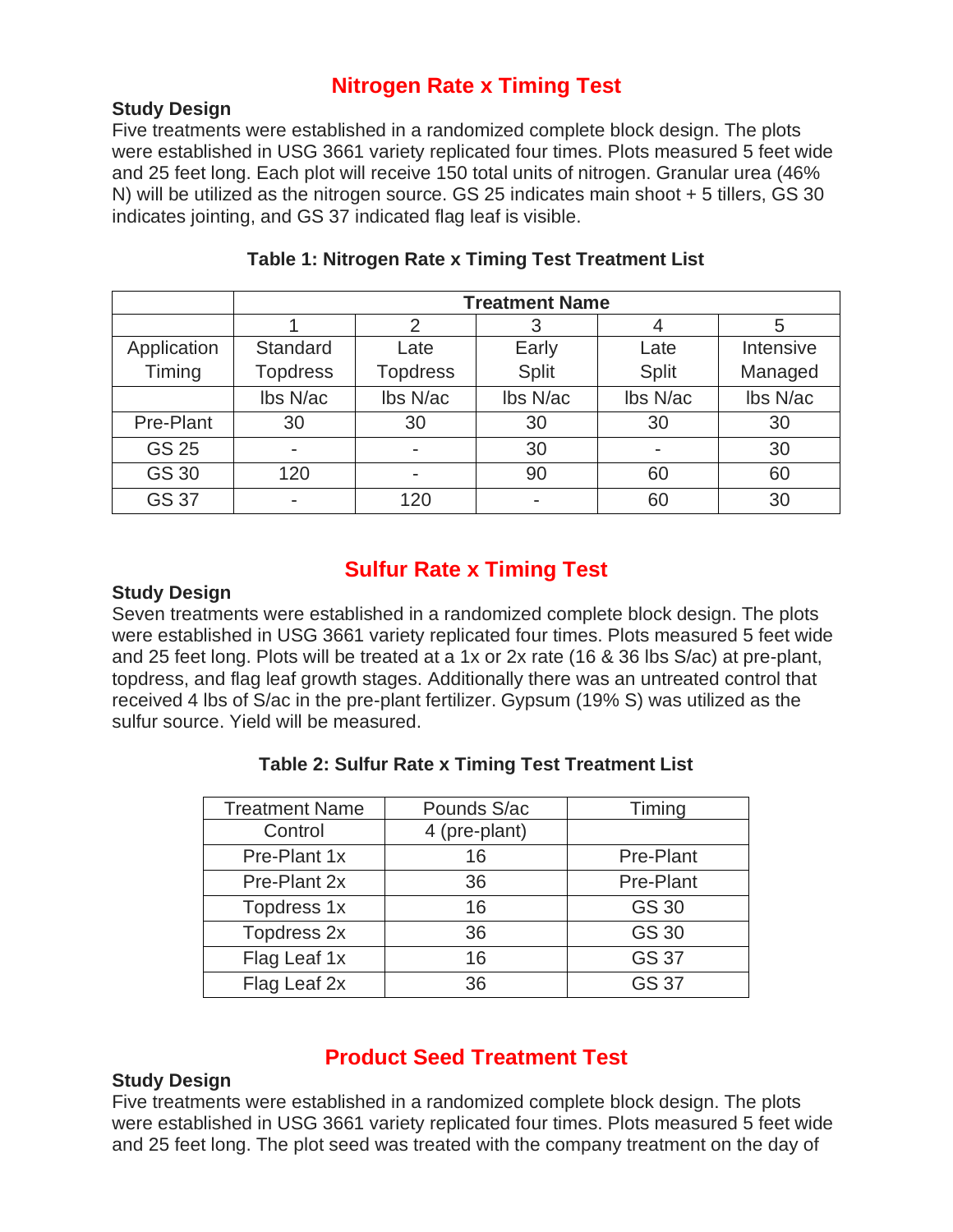planting. Product rates were utilized based on the company recommendation. Yield will be measured.

| Company       | Product          | Content                  | Rate          |
|---------------|------------------|--------------------------|---------------|
| Control       |                  |                          |               |
| Delta Ag      | <b>Seed Coat</b> | 2.0% S, 2.0% Mn, 2.0% Zn | 4 oz/ac       |
| Helena        | HM-2048          | 9-15-0-18Zn              | 8 fl oz/cwt   |
| Meherrin      | Super            | 0.05% Co, 0.25% Cu, 5.5% | 3 fl oz/cwt   |
|               | Symcoat          | Mn, 0.05% Mo, 5.25% Zn   |               |
| Triangle C.C. | Tri-Able         | 9-6-4, 0.5% Mg, 1% S     | .17 fl oz/cwt |

#### **Table 3: Product Seed Treatment List**

## **Seeding Rate Test**

#### **Study Design**

Six treatments were established in a randomized complete block design. The plots were established in USG 3661 variety replicated four times. Plots measured 5 feet wide and 25 feet long. Treatments consisted of seeding rates of 1 million seed/acre, 1.25 million seed/acre, 1.5 million seed/acre, 1.75 million seed/acre, 2 million seed/acre, and 2.5 million seed/acre. Yield will be measured.

#### **Table 4: Seeding Rate Treatment List**

| <b>Treatment</b> | Seed/acre       | Pounds Seed/acre |
|------------------|-----------------|------------------|
|                  | 1 million/ac    | 89 lbs/ac        |
| 2                | 1.25 million/ac | 111.5 lbs/ac     |
| 3                | 1.5 million/ac  | 134 lbs/ac       |
|                  | 1.75 million/ac | 156 lbs/ac       |
| 5.               | 2 million/ac    | 178 lbs/ac       |
|                  | 2.5 million/ac  | 223 lbs/ac       |

#### **Study Design**

Five treatments were established in two randomized complete block designs. One block was established in Pioneer 26R59 and the other in Pioneer 26R45, each replicated four times. Plots measured 5 feet wide and 25 feet long. Treatments consist of fungicide applications with the following products: Folicur/Tilt, Miravis Ace, Prosaro Pro, Sphaerex, and an untreated control. Applications will be made at flowering. Yield and DON levels in grain will be measured.

## **Fungicide Test**